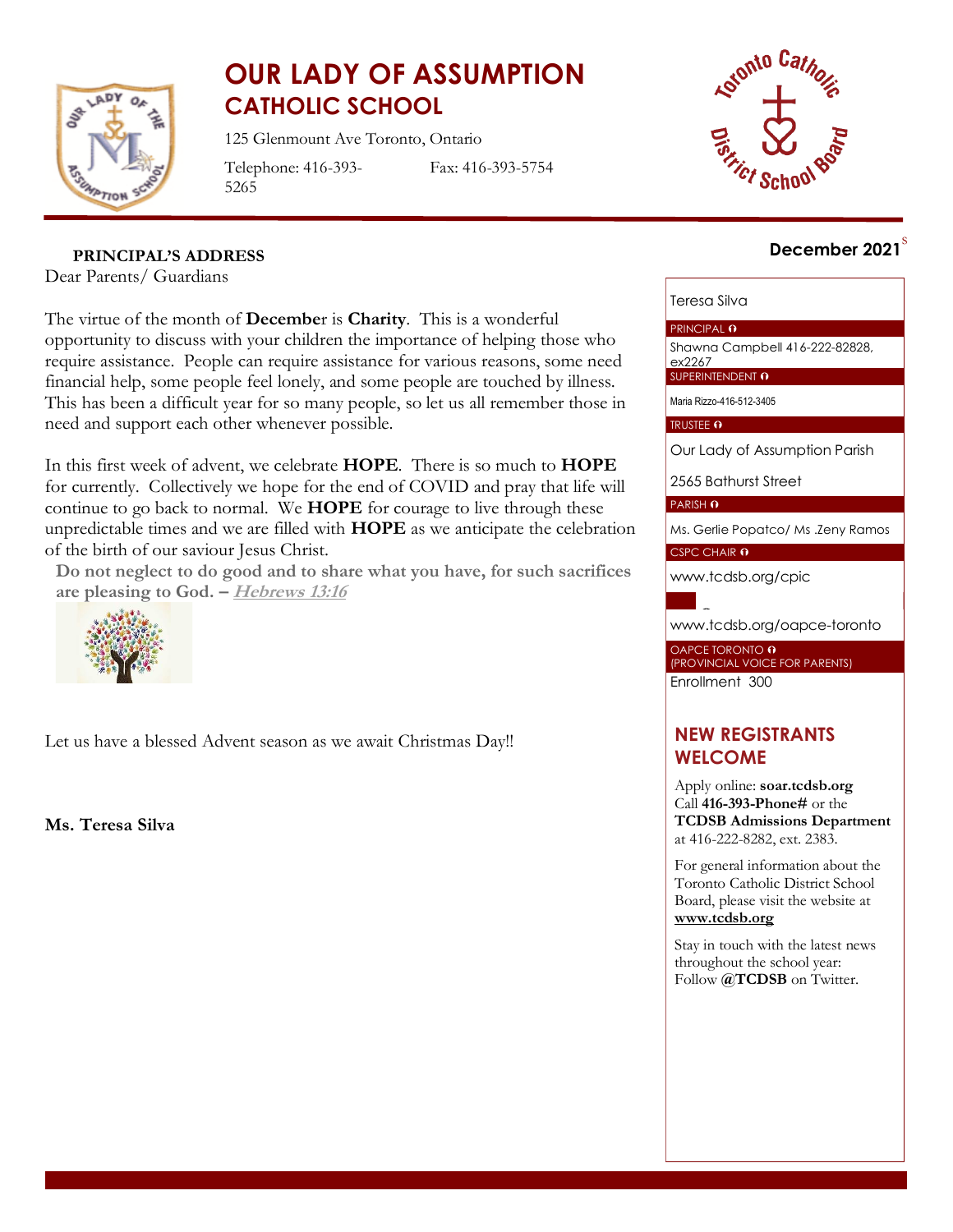## **Drop off and Pick Up**

Please continue to drop your child off in the morning and refrain from lingering. Parents and teachers have been doing a great job with the staggered dismissal and entry times.

When you are stopping your vehicle to drop off your children, please ensure that busses have ample room to park. Often cars have stopped, and busses have little room to park and drop children off. Busses require a lot of space as they are obviously quite large so please allow space.

#### **Cold Weather is Here**

Now that we are ready to welcome our cold weather back I would like to remind all parents to please remind children to wear their hats, gloves, scarves and warm jackets and coats. Please note that we only stay inside when the weather is between -15 and -20 with the wind chill. The fresh air is very healthy for the children and staff and gives us more energy for when we return inside to our classes.

#### **Passports**

Please continue to complete your children's passports each day. The parents are the foremost individuals in assessing whether their child is healthy to come to school. When the passport is not complete, office staff must call home and wait for a response which delays your child from entering the classroom for sometimes up to half an hour. Thank you for your co-operation with this.

#### **Picture/Filming of Students**

Please note that no parents are to take photos or videos of children in our school yard or on school premises. Some students to do not have permission to be photographed so this is never acceptable. If you wish to take a photo of your child, please do it in a more appropriate location just to avoid having other children in the photo. The school grounds are not an acceptable place for this.

#### **Anti-Bullying Week**

Students participated in numerous classroom activities during anti-bullying week. They listened to announcements each morning. Children learned about the various types of bullying, physical, emotional/social and cyber bullying. Students also learned about he very important role of the Bystander. We all have a responsibility to each other that when we see someone being treated disrespectfully that we speak up and tell an adult about it. Students also learned that it is very important to tell an adult when they are being bullied. As a Catholic community, we always recognize the dignity of all persons and to treat others the way we would want to be treated.

#### **Terracotta Cookie Fundraiser CSPC**

Thank you to all who have participated in the Terracotta Fundraiser. We had 300 orders and in total raised \$3000 for our school. We will be using the money for various needs in the school and to book some presenters for the students and parents. Thank you again on behalf of the CSPC to all who ordered and thankyou to our CSPC for arranging the fundraiser. We will be announcing the winners of the prizes later this week or early next week.

#### **Pizza Days**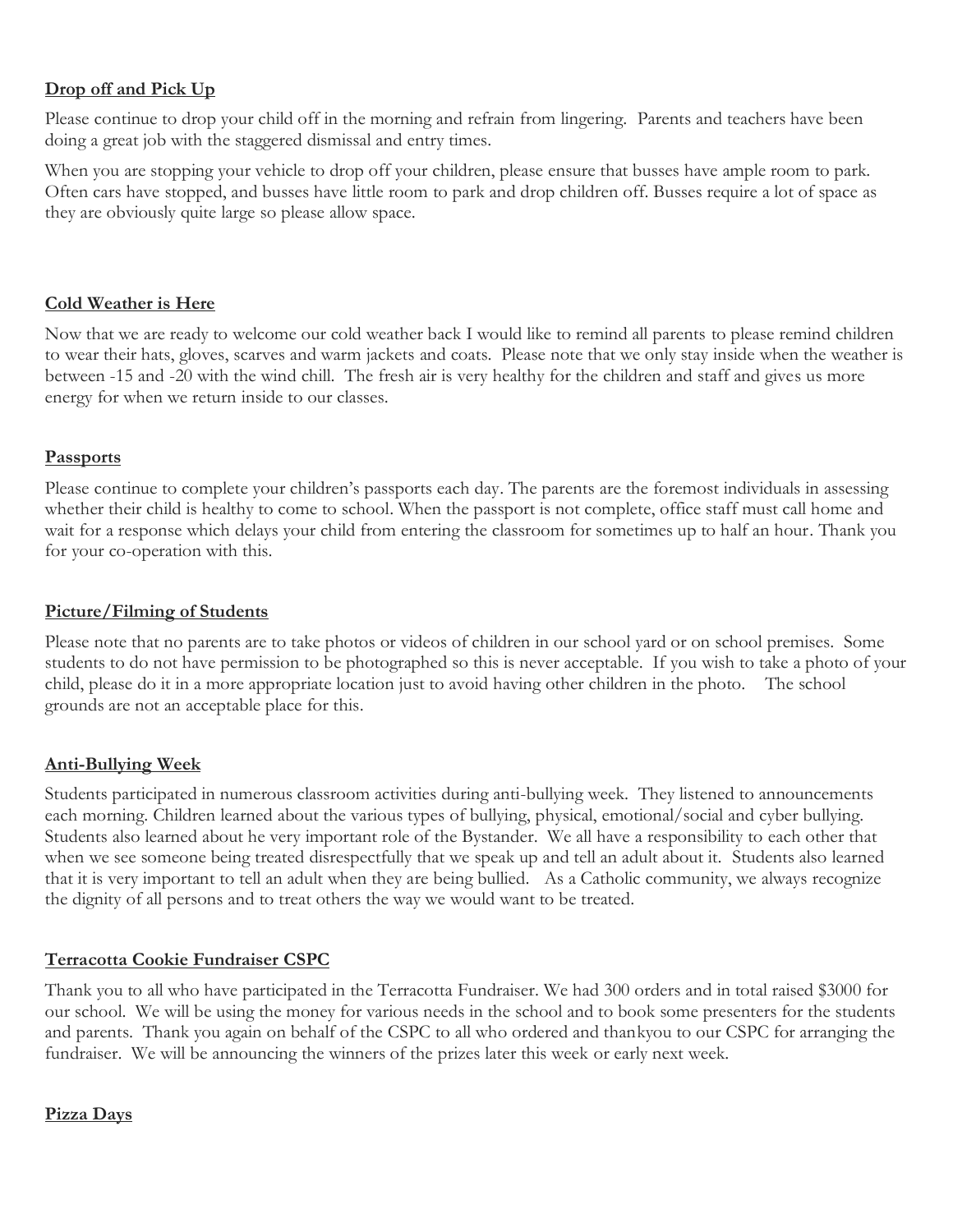Our Pizza Days have had a great start. Beginning in January we will start our 2<sup>nd</sup> segment of pizza days from January to March. During the last week in December before we go on our holidays, you will receive a letter and requesting for **cash payment online** and what you would like to order. Please note that we will be working with a new vendor and will be dropping the price to **\$2.50.**

#### **Virtue of the Month Students**

Congratulations to the following students who demonstrated the virtue of Gratitude.

#### **Virtue of the Month: P E A C E**

- **Ms. Szakola (JK&SK) Geeyah Balud**
- **Ms. Raso (Jk/SK)- Giovanni Prince-Andrews**
- **Ms. Cardone (SK& Gr 1) - Jasmine Jaime**
- **Ms. Pignataro (Grade 1 & 2) -Gwen Santos**
- **Ms. Pena-Vital (Grade 2/3) – John Jaime**
- **Ms. Artiga (Grade 3)- Emmanuel Sangalang**
- **Ms. Rizzo (Grade ¾)- Ryley Corpuz**
- **Ms. Rozowski (Grade 4 & 5) Miguel Santos**
- **Ms. Furiato (Grade 5 & 6) – Farah Agan**
- **Mr. Ciraco (Grade 6 &7) Brian Espanto**
- **Ms. LeBlanc Carr (Grade 7 & 8)) - Brian Speziale**
- **Ms. Sergnese (Grade 8) – Ethan Atienza**

#### **Advent Mass on YouTube**

We will be celebrating Our Advent Mass with Father Lorenzo here at the school on December 14<sup>th</sup>, 2021. The link will be shared with you previous to the mass.

#### **Out of the Cold Sock Drive**

As Catholics, we are called to be Charitable and help those in need. This is our Virtue for the month of December. We will be collecting socks and gloves for the Out of the Cold Program. This is a program that assists people experiencing homelessness and poverty across the city. Students are invited to bring unused socks for either men, women or children. There will be a box at the front of the main office and student leaders will help collect the new items.

#### **Scholastic Book Fair**

Scholastic Book Fair Dear Parents and Guardians We are happy to announce that we will be having our first Book Fair in a very long time!!! Next week our Librarian, Mr. Victor Kowalenko will be hosting a book fair from Monday December 6th to Friday December 10th, 2021. Students will be visiting the library twice next week. On the first day of the classroom visit they will be able to peruse the items and books for sale. They will then go home and show you their list and on their second class visit of the week